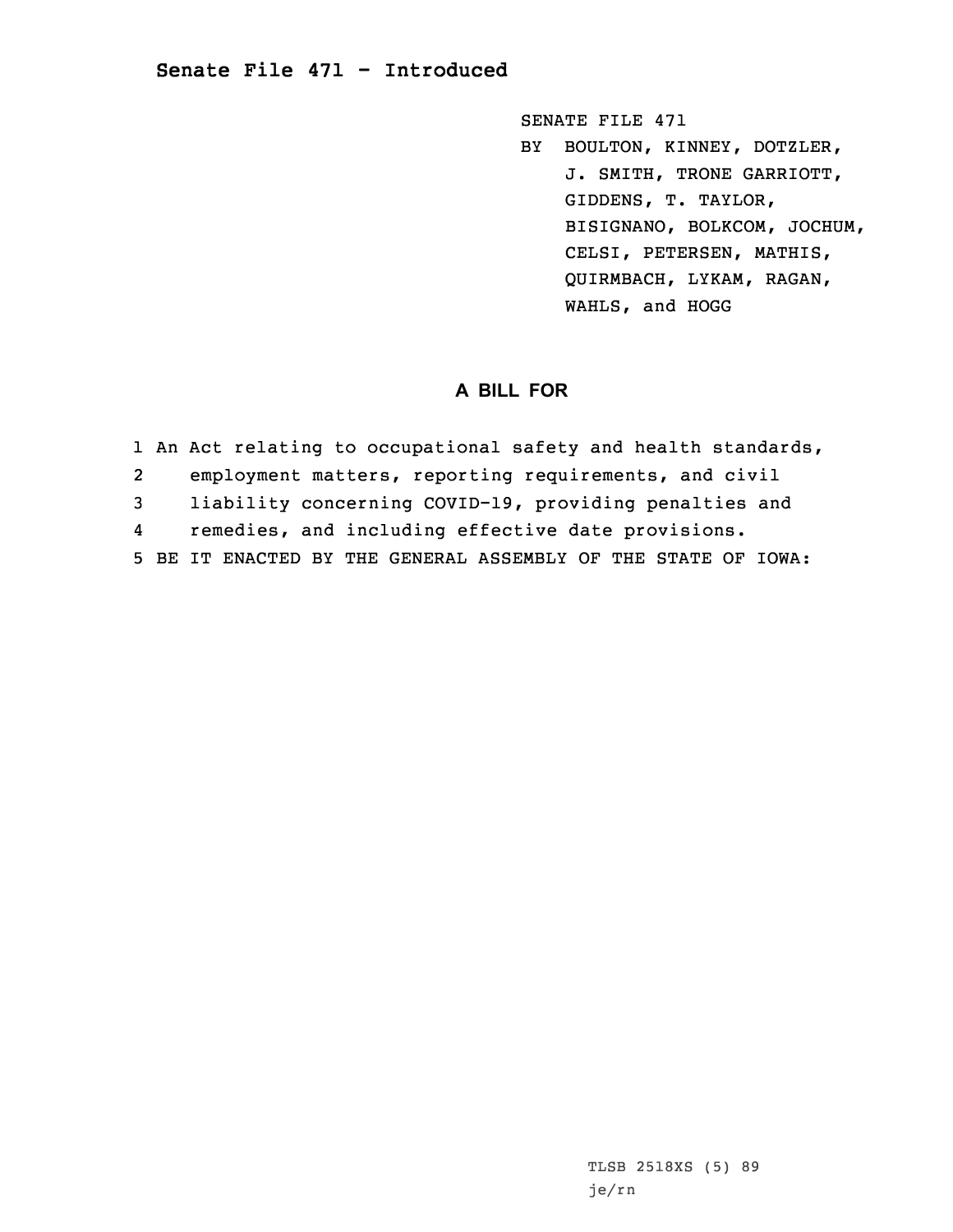1 Section 1. Section 88.3, subsection 3, Code 2021, is amended 2 to read as follows:

 3. *"Emergency temporary standards"* means any occupational safety and health standard or modification thereof which has been adopted and promulgated by <sup>a</sup> nationally recognized standards-producing organization under procedures whereby it can be determined by the commissioner that persons interested and affected by the scope or provisions of the standard have reached substantial agreement on its adoption, and was formulated in <sup>a</sup> manner which afforded an opportunity for diverse views to be considered or is an emergency temporary standard provided by the secretary pursuant to and in conformance with the provisions of the federal law. *"Emergency temporary standards"* includes guidance related to COVID-19, as defined in section 94.1, provided by the centers for disease control and prevention of the federal department of health and human services or by the federal occupational safety and health administration. Sec. 2. Section 88.5, subsection 5, Code 2021, is amended to read as follows: 21 5. *Emergency temporary standards.* The commissioner shall provide for an emergency temporary standard to take immediate effect if the commissioner determines that employees are exposed to COVID-19, as defined in section 94.1, or are exposed to grave danger from exposure from substances or agents determined to be toxic or physically harmful or from new hazards and if such emergency temporary standard is necessary to protect the employees from such danger. Such emergency standard shall cease to be effective and shall no longer

 effective date thereof unless the commissioner has initiated the procedures provided for under this [chapter](https://www.legis.iowa.gov/docs/code/2021/88.pdf), for the purpose of promulgating <sup>a</sup> permanent standard as provided in subsection 1 of this [section](https://www.legis.iowa.gov/docs/code/2021/88.5.pdf) in which case the emergency temporary standard will remain in effect until the permanent standard is

-1-

30 be applicable after the lapse of six months following the

LSB 2518XS (5) 89 je/rn 1/5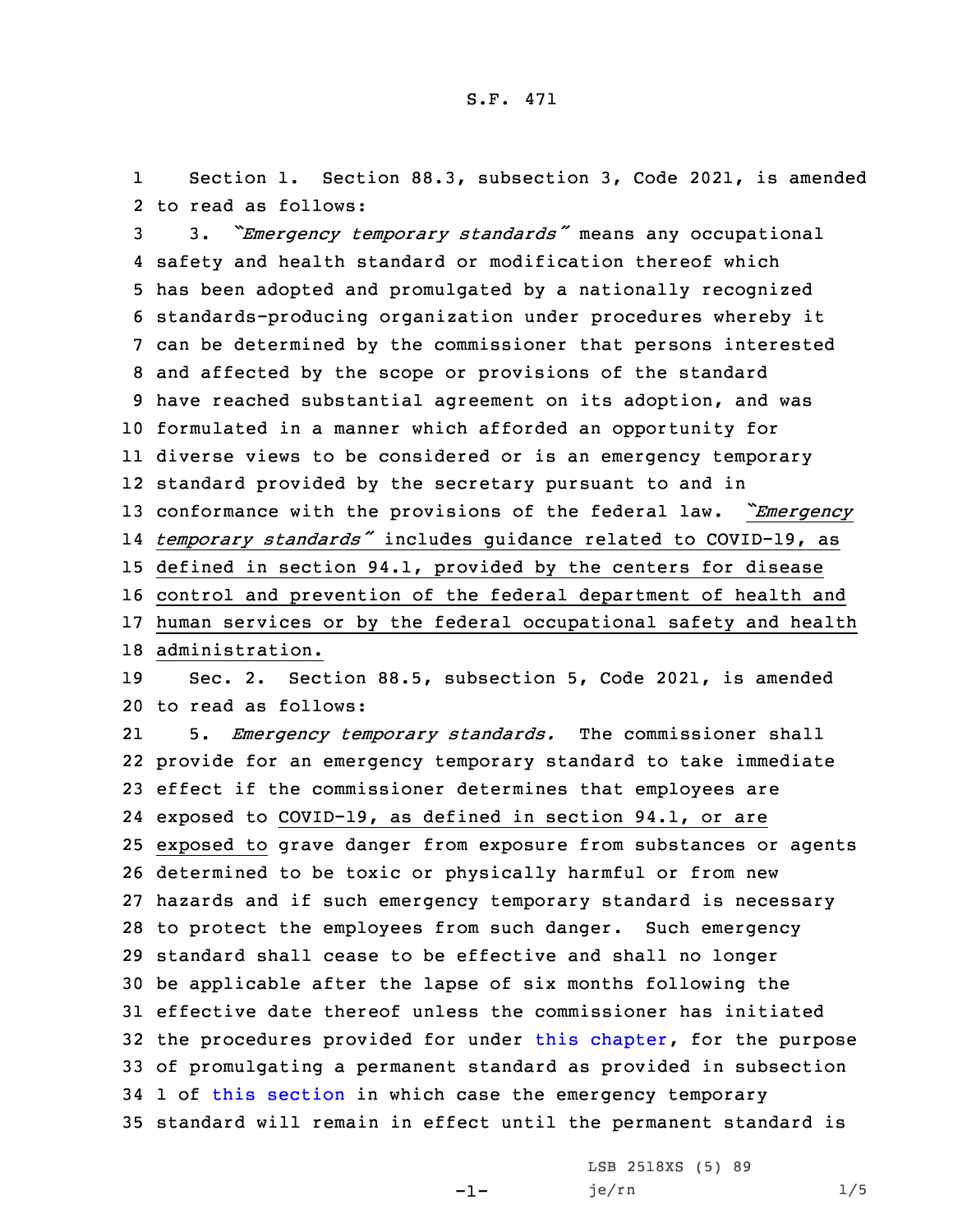## S.F. 471

 adopted and becomes effective. Abandonment of the procedure for such promulgation by the commissioner shall terminate the effectiveness and applicability of the emergency temporary standard.

5 Sec. 3. NEW SECTION. **94.1 Definitions.**

6 As used in this chapter, unless the context otherwise 7 requires:

 1. *"COVID-19"* means the novel coronavirus identified as SARS-CoV-2, the disease caused by the novel coronavirus SARS-CoV-2 or <sup>a</sup> virus mutating therefrom, and conditions associated with the disease caused by the novel coronavirus SARS-CoV-2 or <sup>a</sup> virus mutating therefrom.

<sup>13</sup> 2. *"Employee"* means <sup>a</sup> natural person who is employed in this 14 state for wages by an employer.

<sup>15</sup> 3. *"Employer"* means <sup>a</sup> person, as defined in chapter 4, who 16 in this state employs for wages <sup>a</sup> natural person.

17 Sec. 4. NEW SECTION. **94.2 Employee reporting of COVID-19 ——** 18 **right to avoid exposure.**

19 1. An employer shall not discharge or in any manner discriminate against an employee because the employee has filed <sup>a</sup> complaint or instituted or caused to be instituted <sup>a</sup> proceeding under or related to any condition of employment that the employee believes to pose an undue risk of <sup>a</sup> COVID-19 infection or has testified or is about to testify in any such proceeding or because of the exercise by the employee on behalf of the employee or others of <sup>a</sup> right afforded by this chapter. 2. An employer shall not discharge or in any manner discriminate against an employee because the employee, with no reasonable alternative, refuses in good faith to be exposed to COVID-19, provided that all of the following apply:

 *a.* The employee, where possible, has first sought <sup>a</sup> correction of the dangerous condition through resort to regular statutory enforcement channels, unless there has been insufficient time due to the urgency of the situation. *b.* The employee has sought <sup>a</sup> correction of the dangerous

 $-2-$ 

LSB 2518XS (5) 89 je/rn 2/5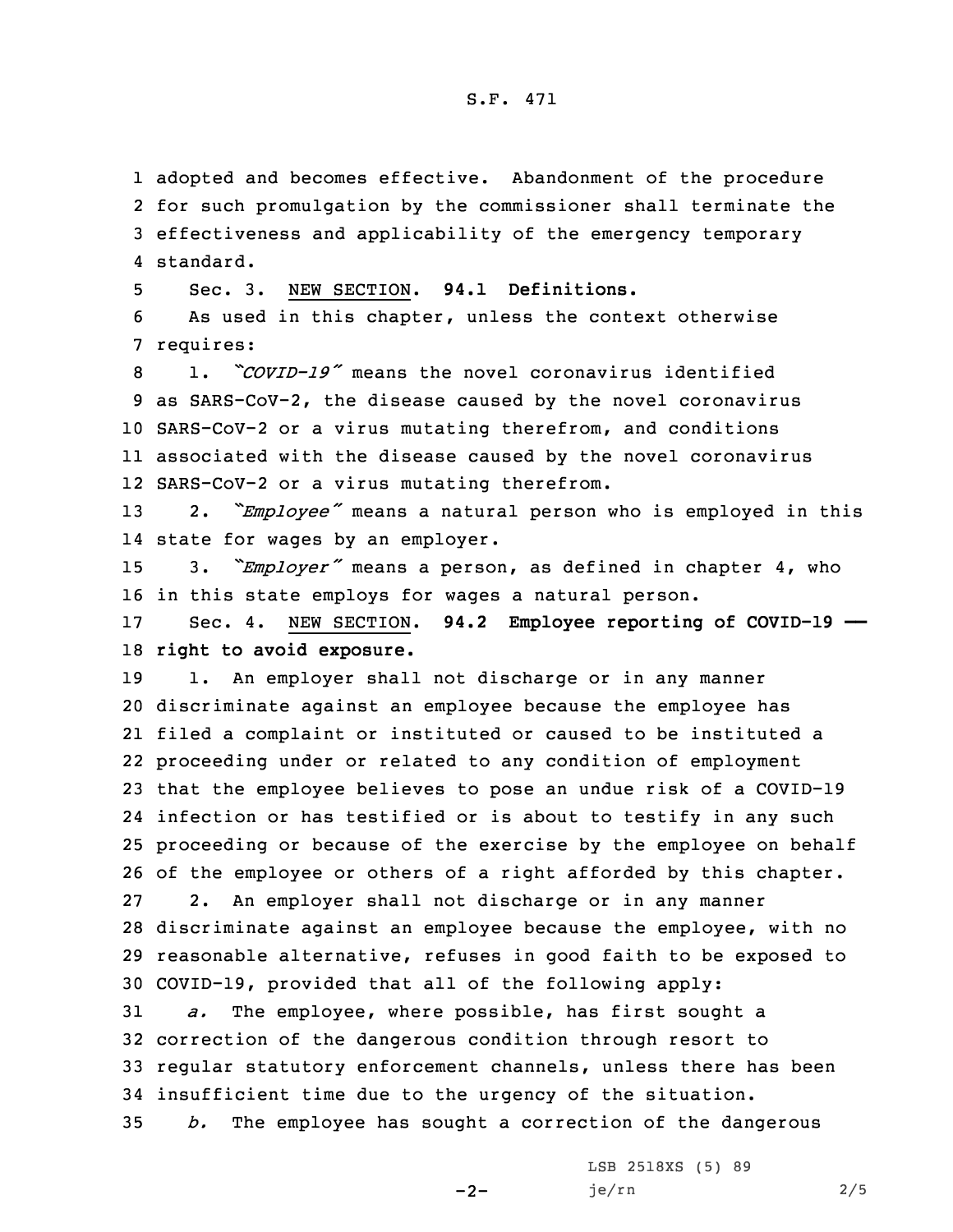1 condition from the employer and been unable to obtain such <sup>a</sup> 2 correction.

3 Sec. 5. NEW SECTION. **94.3 Mandatory employer reporting ——** 4 **confidentiality.**

5 1. An employer shall do all of the following:

6 *a.* Report every positive case of COVID-19 of an employee 7 to all other employees who work on the premises and all other 8 individuals directly or indirectly invited onto the premises.

9 *b.* Report every positive case of COVID-19 of an employee to 10 the local health department and the Iowa department of public 11 health.

12 2. Reports pursuant to this section shall not include 13 identifying information about an employee. Reports pursuant 14 to this section shall not include health information about an 15 employee except as specifically provided in subsection 1.

 Sec. 6. NEW SECTION. **94.4 Mandatory school reporting.** <sup>A</sup> school district or accredited nonpublic school shall report every student's positive case of COVID-19 to the local health department and the Iowa department of public health. Any records provided by <sup>a</sup> school district or accredited nonpublic school pursuant to this subsection shall be kept confidential and shall not contain any personally identifying information.

24Sec. 7. NEW SECTION. **94.5 Civil penalty.**

 An employer violating section 94.2 or 94.3 shall be assessed <sup>a</sup> civil penalty of one thousand dollars per violation and, if applicable, shall reinstate the employee with back pay, pay the employee front pay equal to the total amount of back pay, and reimburse the employee for the employee's court costs and attorney fees.

31 Sec. 8. REPEAL. Chapter 686D, Code 2021, is repealed. 32 Sec. 9. EFFECTIVE DATE. This Act, being deemed of immediate 33 importance, takes effect upon enactment.

## 34 EXPLANATION

35 **The inclusion of this explanation does not constitute agreement with**

 $-3-$ 

LSB 2518XS (5) 89 je/rn 3/5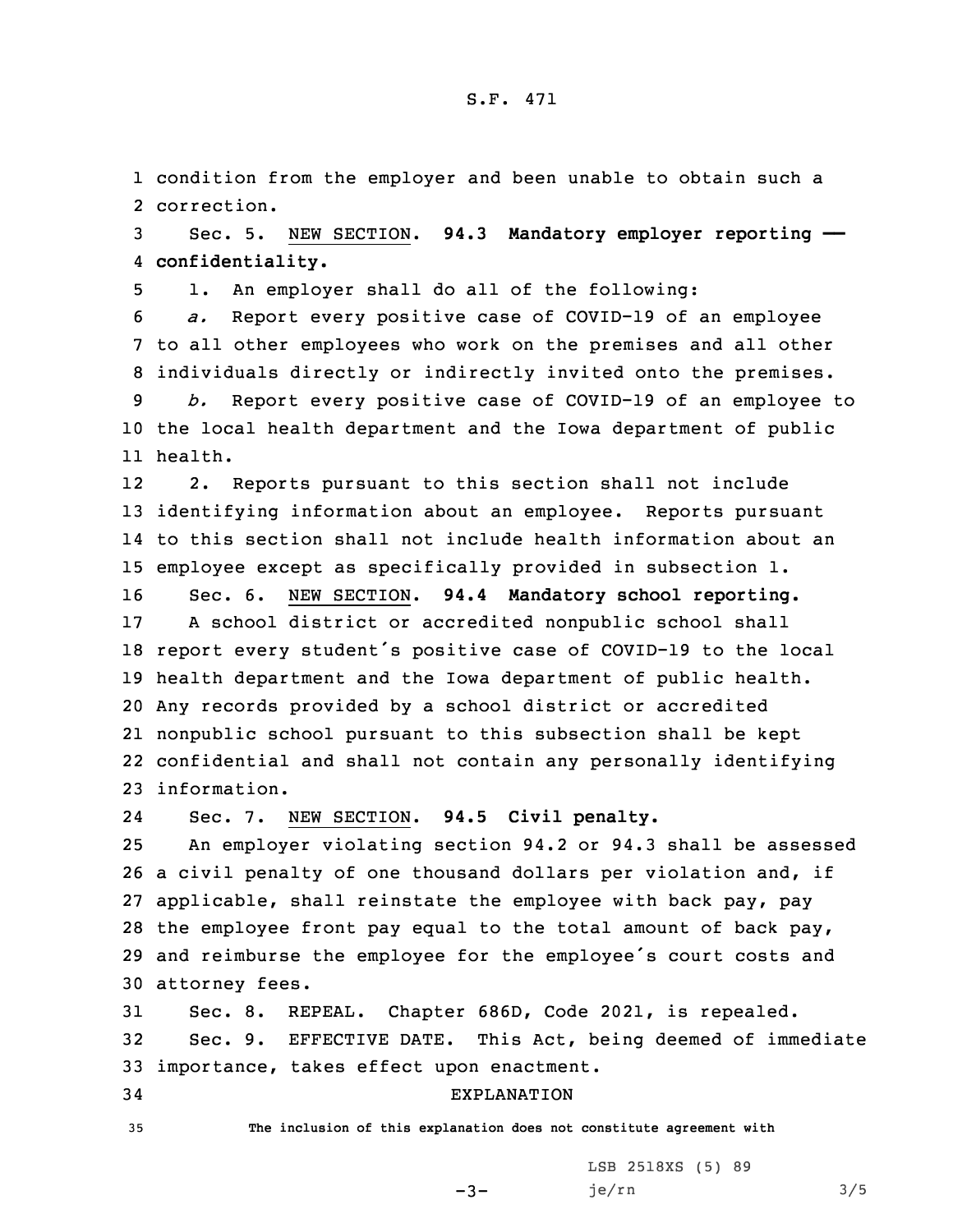1

**the explanation's substance by the members of the general assembly.**

2 This bill requires the labor commissioner to provide for 3 emergency temporary standards for occupational safety and 4 health if the commissioner determines that employees are 5 exposed to COVID-19.

 The bill prohibits an employer from discharging or in any manner discriminating against an employee because the employee has filed <sup>a</sup> complaint or instituted or caused to be instituted <sup>a</sup> proceeding under or related to any condition of employment that the employee believes to pose an undue risk of <sup>a</sup> COVID-19 infection or has testified or is about to testify in any such proceeding or because of the exercise by the employee on behalf of the employee or others of <sup>a</sup> right afforded by the bill. 14 The bill prohibits an employer from discharging or in any manner discriminating against an employee because the employee, with no reasonable alternative, refuses in good faith to be exposed to COVID-19. The bill requires an employee to first seek <sup>a</sup> correction to <sup>a</sup> dangerous condition in certain circumstances.

 The bill requires an employer to report every positive case of COVID-19 of an employee to all other employees who work on the premises, all other individuals directly or indirectly invited onto the premises, the local health department, and the Iowa department of public health. Such reports shall not include identifying information about an employee or health information not required by the bill.

 An employer violating the applicable requirements of the bill shall be assessed <sup>a</sup> civil penalty of \$1,000 per violation and, if applicable, shall reinstate the employee with back pay, pay the employee front pay equal to the total amount of back pay, and reimburse the employee for the employee's court costs and attorney fees.

33 The bill requires <sup>a</sup> school district or accredited nonpublic 34 school to report every positive case of COVID-19 of <sup>a</sup> student 35 to the local health department and the Iowa department of

 $-4-$ 

LSB 2518XS (5) 89 je/rn 4/5